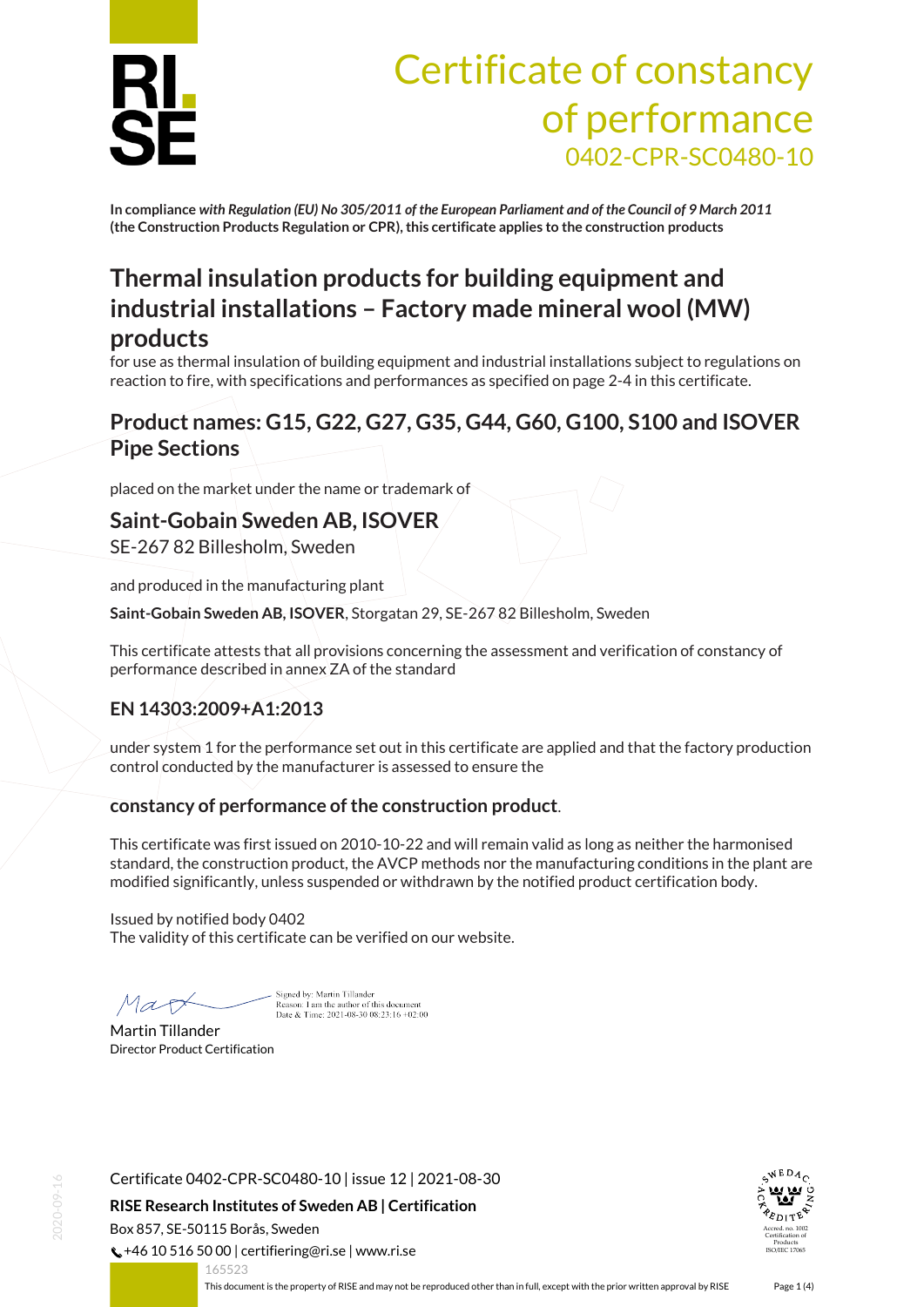

## Certificate of constancy of performance

## **Specification**

Thermal insulation products made of mineral (glass) wool with or without facing. Types of facings: U (unfaced), S (glass tissue), G (glass fabric), AL (reinforced aluminium foil)

| <b>Product</b><br>type                   | <b>Product name</b>                                                                                                                                                                                                                                                                                                                                                                                                                            | Density<br>[ $\text{kg/m}^3$ ] | Designation code*                                                                                                                                                      |
|------------------------------------------|------------------------------------------------------------------------------------------------------------------------------------------------------------------------------------------------------------------------------------------------------------------------------------------------------------------------------------------------------------------------------------------------------------------------------------------------|--------------------------------|------------------------------------------------------------------------------------------------------------------------------------------------------------------------|
| G15                                      | G15-U, G16-U, G18-U<br>G20-U, G20-S,<br>Teknisk Isolermatta                                                                                                                                                                                                                                                                                                                                                                                    | $15 - 21$                      | MW-EN 14303-T2-ST(+)150<br>MW-EN 14303-T3-ST(+)150                                                                                                                     |
| G22                                      | G22-U, G23-U, G25-U,<br>Teknisk Isolermatta 6324<br>TECH Slab 2.0                                                                                                                                                                                                                                                                                                                                                                              | $22 - 26$                      | MW-EN 14303-T3-ST(+)175<br>MW-EN 14303-T3-ST(+)175-WS1                                                                                                                 |
| G27                                      | G27-U, G30-U<br>Cleantec® G27-AL, G27-G,<br>G30-AL                                                                                                                                                                                                                                                                                                                                                                                             | $27 - 34$                      | MW-EN 14303-T3-ST(+)200<br>MW-EN 14303-T4-ST(+)100                                                                                                                     |
| G35                                      | Ljuddämparmatta G35-U<br>G35-U, G40-U<br>ISOVER VVS-skiva 35, G35-S<br>G35-G, ISOVER Cleantec G35,<br>Cleantec® G35-AL, ISOVER<br>Cleantec Plus, Lindtec G35-L                                                                                                                                                                                                                                                                                 | $35 - 43$                      | MW-EN 14303-T2-ST(+)300<br>MW-EN 14303-T3-ST(+)300<br>MW-EN 14303-T4-ST(+)200<br>MW-EN 14303-T4-ST(+)100                                                               |
| G44                                      | G44-U, G44-S, G45-S, G46-S,<br>G48-AL, G55-U, G58-U                                                                                                                                                                                                                                                                                                                                                                                            | 44-59                          | MW-EN 14303-T3-ST(+)350                                                                                                                                                |
| G60                                      | Ventilationsskiva, Teknisk<br>Isolerskiva 6377, G60-U, G60-S,<br>$G65-S$                                                                                                                                                                                                                                                                                                                                                                       | 60-99                          | MW-EN 14303-T3-ST(+)350                                                                                                                                                |
| G100                                     | G100-U, G115-U, G120-U,<br>G120-S, G125-U, G125-S<br><b>ISOVER ROBUST Takboard</b>                                                                                                                                                                                                                                                                                                                                                             | $\geq 100$                     | MW-EN 14303-T3-ST(+)400<br>MW-EN 14303-T4-ST(+)150-<br>CS(10)30-WS1                                                                                                    |
| S100                                     | <b>ISOVER Cleantec G100</b>                                                                                                                                                                                                                                                                                                                                                                                                                    | $\geq 100$                     | MW-EN 14303-T4-ST(+)100                                                                                                                                                |
| <b>Isover</b><br>Pipe<br><b>Sections</b> | <b>CLIMPIPE Section Alu2,</b><br>Outside diameter < 150 mm<br><b>CLIMPIPE Section Alu2</b><br>Outside diameter ≥ 150 mm<br>ISOVER AluComfort® 7200,<br>TECH Pipe Section MT 4.2,<br>Outside diameter < 150 mm<br>ISOVER AluComfort® 7200,<br>TECH Pipe Section MT 4.2,<br>Outside diameter $\geq 150$ mm<br><b>CLIMPIPE Section Hygrowick,</b><br>Outside diameter < 150 mm<br><b>CLIMPIPE Section Hygrowick,</b><br>Outside diameter ≥ 150 mm | 65-90                          | MW-EN 14303-T8-ST(+)500-MV2<br>MW-EN 14303-T9-ST(+)500-MV2<br>MW-EN 14303-T8-ST(+)500<br>MW-EN 14303-T9-ST(+)500<br>MW-EN 14303-T8-ST(+)150<br>MW-EN 14303-T9-ST(+)150 |

\*According to manufacturer

[Certificate 0402-CPR-SC0480-10](#page-0-0) | issue 12 | 2021-08-30

#### **RISE Research Institutes of Sweden AB | Certification**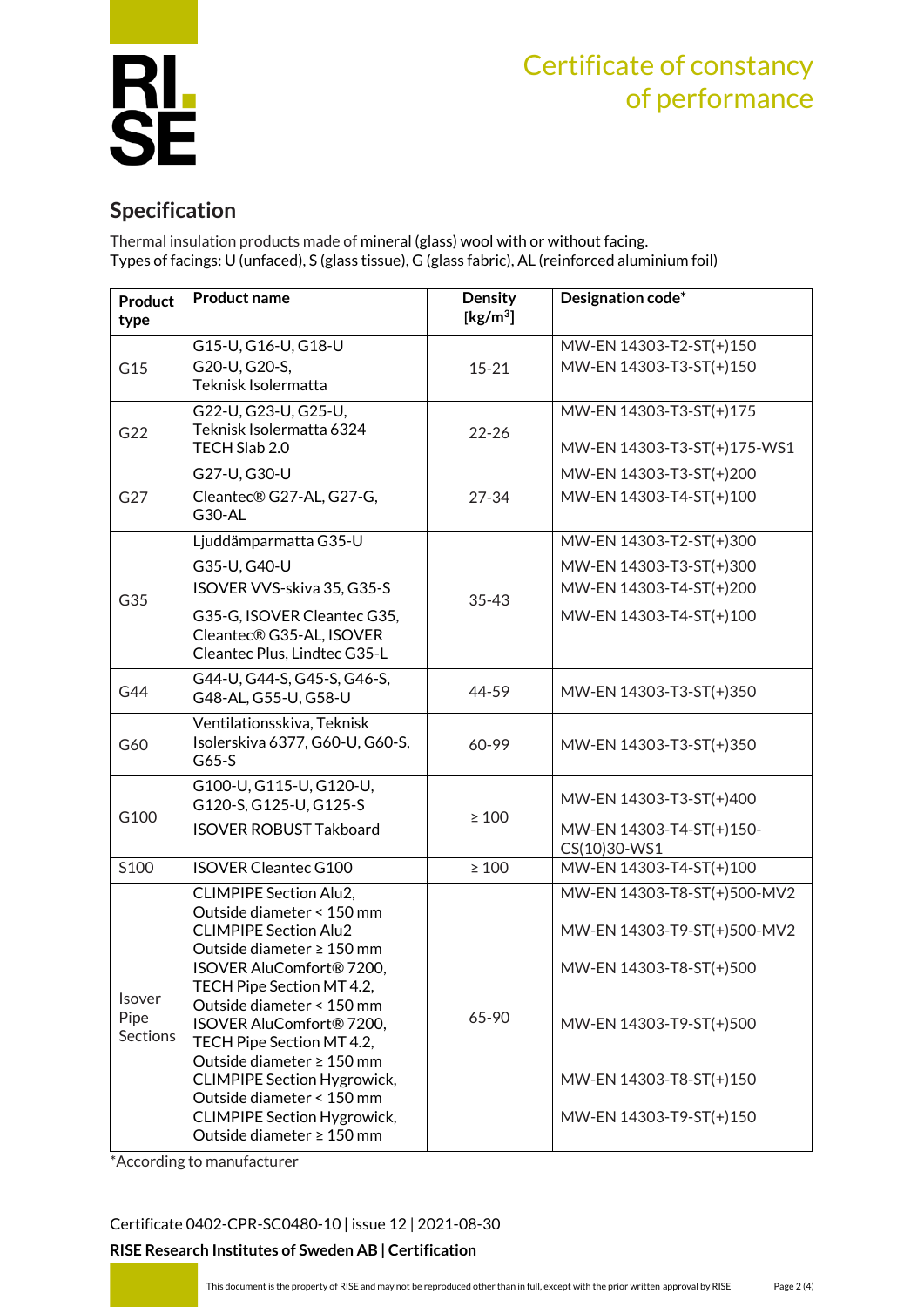

# Certificate of constancy of performance

### **Performance**

| <b>Product</b><br>type | <b>Product name</b>                                                                 | Mean temperature<br>[°C] | <b>Thermal</b><br>conductivity | <b>Reaction to fire</b><br>classification |
|------------------------|-------------------------------------------------------------------------------------|--------------------------|--------------------------------|-------------------------------------------|
|                        |                                                                                     |                          | $W/[m^{\circ}C]$               |                                           |
| G15                    | G15-U, G16-U, G18-U, G20-U,                                                         | 10<br>50                 | 0.036<br>0.045                 |                                           |
|                        |                                                                                     |                          |                                | A1                                        |
|                        | G20-S, Teknisk Isolermatta                                                          | 100<br>150               | 0.059<br>0.076                 |                                           |
|                        |                                                                                     | 10                       | 0.034                          |                                           |
|                        |                                                                                     | 50                       | 0.042                          |                                           |
|                        | G22-U, G23-U, G25-U, Teknisk<br>Isolermatta 6324,                                   | 100                      | 0.054                          |                                           |
| G22                    | TECH Slab 2.0                                                                       | 150                      | 0.068                          | A1                                        |
|                        |                                                                                     | 175                      | 0.076                          |                                           |
|                        |                                                                                     | 10                       | 0.034                          |                                           |
|                        | G27-U, G30-U                                                                        | 50                       | 0.040                          | A1                                        |
| G27                    |                                                                                     | 100                      | 0.050                          |                                           |
|                        | Cleantec® G27-AL, G27-G,<br>G30-AL                                                  | 150                      | 0.061                          | A2-s1, d0                                 |
|                        |                                                                                     | 200                      | 0.074                          |                                           |
|                        |                                                                                     | 10                       |                                |                                           |
|                        | Ljuddämparmatta G35-U, G35-                                                         | 50                       | 0.033<br>0.038                 |                                           |
|                        | U, G40-U, ISOVER VVS-skiva                                                          |                          | 0.047                          | A1                                        |
| G35                    | 35, G35-S                                                                           | 100                      |                                |                                           |
|                        |                                                                                     | 150                      | 0.058                          |                                           |
|                        | G35-G, ISOVER Cleantec G35,                                                         | 200<br>250               | 0.071                          | A2-s1, d0                                 |
|                        | Cleantec® G35-AL, ISOVER                                                            |                          | 0.088                          |                                           |
|                        | Cleantec Plus, Lindtec G35-L                                                        | 300                      | 0.106                          |                                           |
|                        |                                                                                     | 10                       | 0.033                          | A2-s1, d0                                 |
|                        | G44-U, G44-S, G45-S, G46-S,<br>G48-AL, G55-U, G58-U                                 | 50                       | 0.037                          |                                           |
|                        |                                                                                     | 100                      | 0.044                          |                                           |
| G44                    |                                                                                     | 150                      | 0.053                          |                                           |
|                        |                                                                                     | 200                      | 0.066                          |                                           |
|                        |                                                                                     | 250<br>300               | 0.081<br>0.099                 |                                           |
|                        |                                                                                     |                          |                                |                                           |
|                        |                                                                                     | 350                      | 0.120                          |                                           |
|                        | Ventilationsskiva, Teknisk<br>Isolerskiva 6377, G60-U, G60-<br>$S, G65-S$           | 10<br>50                 | 0.032<br>0.036                 | A2-s1, d0                                 |
| G60                    |                                                                                     | 100                      | 0.042                          |                                           |
|                        |                                                                                     | 150                      | 0.050                          |                                           |
|                        |                                                                                     |                          | 0.061                          |                                           |
|                        |                                                                                     | 200<br>250               | 0.074                          |                                           |
|                        |                                                                                     | 300                      | 0.091                          |                                           |
|                        |                                                                                     | 350                      | 0.111                          |                                           |
|                        |                                                                                     |                          | 0.033                          |                                           |
|                        | G100-U, G115-U, G120-U,<br>G120-S, G125-U, G125-S,<br><b>ISOVER ROBUST Takboard</b> | 10<br>50                 | 0.037                          | A2-s1, d0                                 |
| G100                   |                                                                                     | 100                      | 0.043                          |                                           |
|                        |                                                                                     |                          |                                |                                           |
|                        |                                                                                     | 150<br>200               | 0.049<br>0.055                 |                                           |
|                        |                                                                                     |                          |                                |                                           |
|                        |                                                                                     | 250                      | 0.063                          |                                           |
|                        |                                                                                     | 300                      | 0.072                          |                                           |
|                        |                                                                                     | 350                      | 0.084                          |                                           |
|                        |                                                                                     | 400                      | 0.098                          |                                           |

[Certificate 0402-CPR-SC0480-10](#page-0-0) | issue 12 | 2021-08-30

#### **RISE Research Institutes of Sweden AB | Certification**